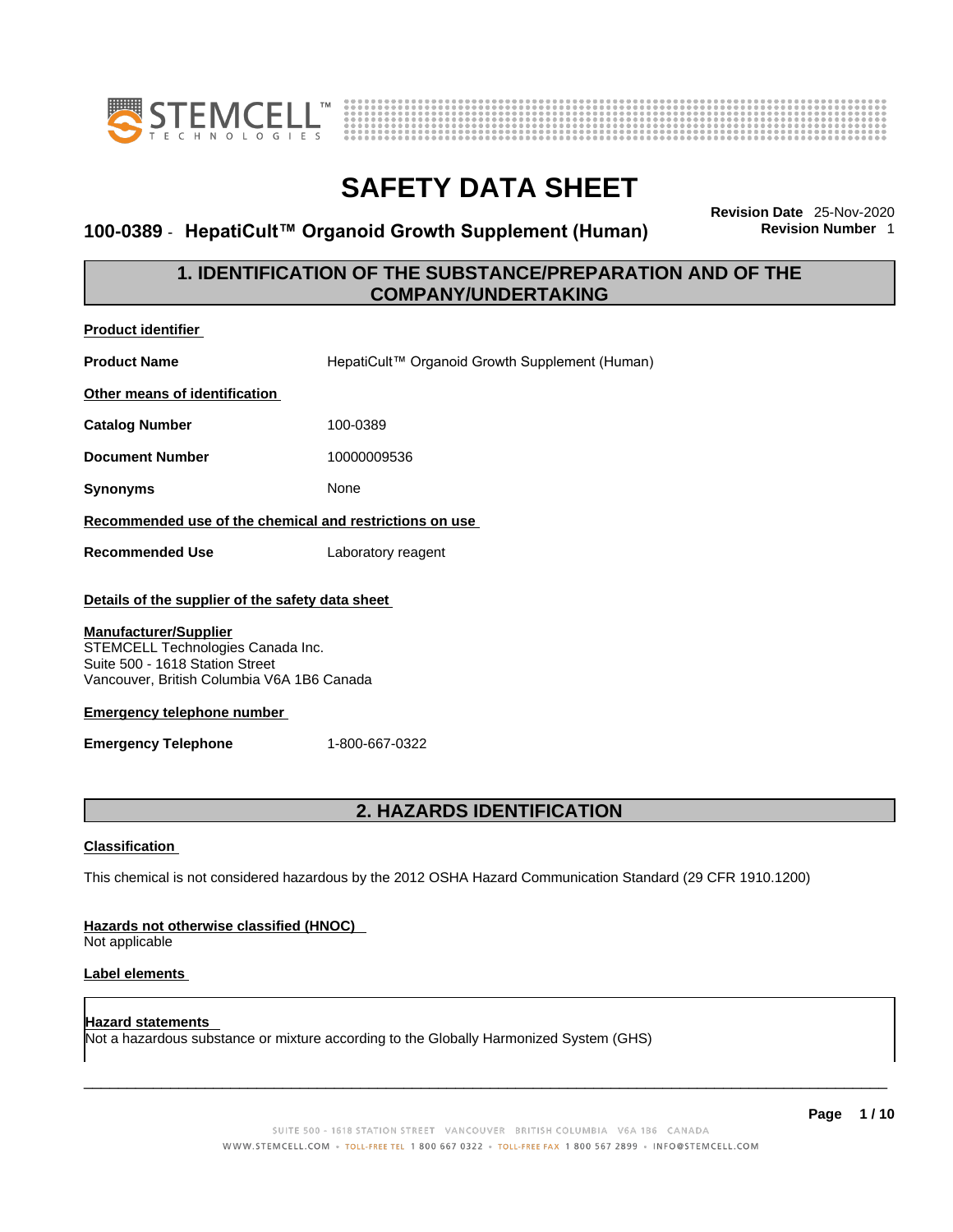



## \_\_\_\_\_\_\_\_\_\_\_\_\_\_\_\_\_\_\_\_\_\_\_\_\_\_\_\_\_\_\_\_\_\_\_\_\_\_\_\_\_\_\_\_\_\_\_\_\_\_\_\_\_\_\_\_\_\_\_\_\_\_\_\_\_\_\_\_\_\_\_\_\_\_\_\_\_\_\_\_\_\_\_\_\_\_\_\_\_\_\_\_\_ **Revision Date** 25-Nov-2020 **100-0389** - **HepatiCult™ Organoid Growth Supplement (Human) Revision Number** 1

The product contains no substances which at their given concentration, are considered to be hazardous to health.

**Appearance** Clear **Physical state Liquid Codor No information available Appearance** Clear

**Other Information** 

Not applicable

#### **Unknown acute toxicity** 0 % of the mixture consists of ingredient(s) of unknown toxicity

0 % of the mixture consists of ingredient(s) of unknown acute oral toxicity

0 % of the mixture consists of ingredient(s) of unknown acute dermal toxicity

0 % of the mixture consists of ingredient(s) of unknown acute inhalation toxicity (gas)

0 % of the mixture consists of ingredient(s) of unknown acute inhalation toxicity (vapor)

0 % of the mixture consists of ingredient(s) of unknown acute inhalation toxicity (dust/mist)

### **3. COMPOSITION/INFORMATION ON INGREDIENTS**

#### **Substance**

Not applicable.

#### **Mixture**

Not a hazardous substance or mixture according to the Globally Harmonized System (GHS)

| ~<br>Chemical name | CAS N0.                       | Weight-% |
|--------------------|-------------------------------|----------|
| ™rade<br>secret    | secret `<br><sup>t</sup> rade | 0%       |

\*The exact percentage (concentration) of composition has been withheld as a trade secret.

#### **4. FIRST AID MEASURES**

#### **Description of first aid measures**

| <b>Inhalation</b>   | Remove to fresh air.                                                                                                    |
|---------------------|-------------------------------------------------------------------------------------------------------------------------|
| Eye contact         | Rinse thoroughly with plenty of water for at least 15 minutes, lifting lower and upper eyelids.<br>Consult a physician. |
| <b>Skin contact</b> | Wash skin with soap and water.                                                                                          |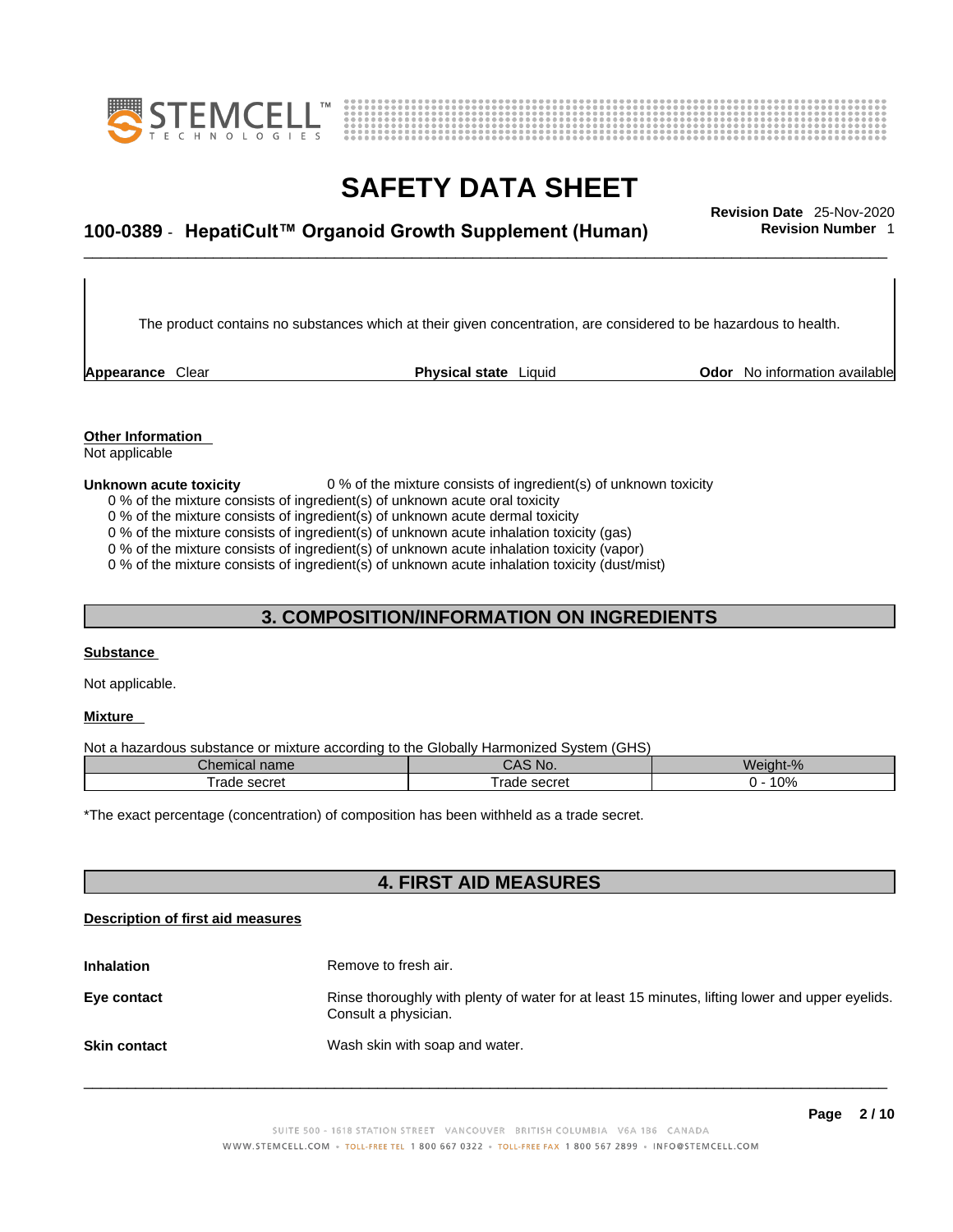



## \_\_\_\_\_\_\_\_\_\_\_\_\_\_\_\_\_\_\_\_\_\_\_\_\_\_\_\_\_\_\_\_\_\_\_\_\_\_\_\_\_\_\_\_\_\_\_\_\_\_\_\_\_\_\_\_\_\_\_\_\_\_\_\_\_\_\_\_\_\_\_\_\_\_\_\_\_\_\_\_\_\_\_\_\_\_\_\_\_\_\_\_\_ **Revision Date** 25-Nov-2020 **100-0389** - **HepatiCult™ Organoid Growth Supplement (Human) Revision Number** 1

**Ingestion Clean mouth with water and drink afterwards plenty of water.** 

#### **Most important symptoms and effects, both acute and delayed**

**Symptoms** No information available.

**Indication of any immediate medical attention and special treatment needed**

**Note to physicians** Treat symptomatically.

#### **5. FIRE-FIGHTING MEASURES**

| <b>Suitable Extinguishing Media</b>                                                                              | Use extinguishing measures that are appropriate to local circumstances and the<br>surrounding environment. |
|------------------------------------------------------------------------------------------------------------------|------------------------------------------------------------------------------------------------------------|
| Unsuitable extinguishing media                                                                                   | CAUTION: Use of water spray when fighting fire may be inefficient.                                         |
| Specific hazards arising from the<br>chemical                                                                    | No information available.                                                                                  |
| <b>Explosion data</b><br><b>Sensitivity to Mechanical Impact None.</b><br><b>Sensitivity to Static Discharge</b> | None.                                                                                                      |

#### **Special protective equipment for fire-fighters** Firefighters should wear self-contained breathing apparatus and full firefighting turnout gear. Use personal protection equipment.

#### **6. ACCIDENTAL RELEASE MEASURES**

#### **Personal precautions, protective equipment and emergency procedures**

**Personal precautions** Ensure adequate ventilation.

**Environmental precautions** 

**Environmental precautions** See Section 12 for additional Ecological Information.

#### **Methods and material for containment and cleaning up**

**Methods for containment** Prevent further leakage or spillage if safe to do so.

**Methods for cleaning up** Pick up and transfer to properly labeled containers.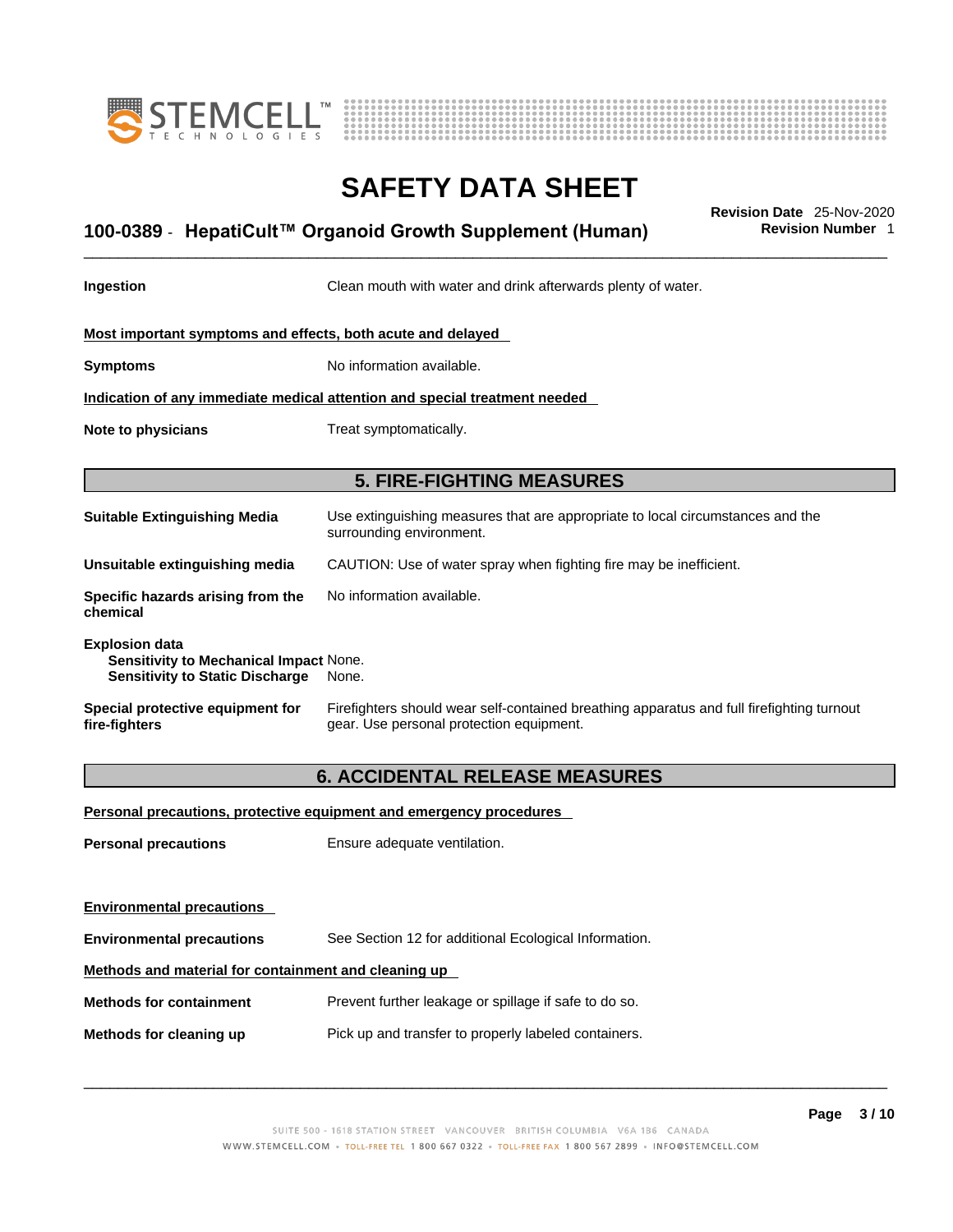



## \_\_\_\_\_\_\_\_\_\_\_\_\_\_\_\_\_\_\_\_\_\_\_\_\_\_\_\_\_\_\_\_\_\_\_\_\_\_\_\_\_\_\_\_\_\_\_\_\_\_\_\_\_\_\_\_\_\_\_\_\_\_\_\_\_\_\_\_\_\_\_\_\_\_\_\_\_\_\_\_\_\_\_\_\_\_\_\_\_\_\_\_\_ **Revision Date** 25-Nov-2020 **100-0389** - **HepatiCult™ Organoid Growth Supplement (Human) Revision Number** 1

**Prevention of secondary hazards** Clean contaminated objects and areas thoroughly observing environmental regulations.

### **7. HANDLING AND STORAGE**

**Precautions for safe handling**

**Advice on safe handling** Handle in accordance with good industrial hygiene and safety practice.

#### **Conditions for safe storage, including any incompatibilities**

**Storage Conditions** Store in accordance with information listed on the Product Information Sheet (PIS).

#### **8. EXPOSURE CONTROLS/PERSONAL PROTECTION**

#### **Control parameters**

**Exposure Limits** The following ingredients are the only ingredients of the product above the cut-off level (or level that contributes to the hazard classification of the mixture) which have an exposure limit applicable in the region for which this safety data sheet is intended or other recommended limit. At this time, the other relevant constituents have no known exposure limits from the sources listed here.

#### **Appropriate engineering controls**

| <b>Engineering controls</b> | Showers              |  |
|-----------------------------|----------------------|--|
|                             | Eyewash stations     |  |
|                             | Ventilation systems. |  |

**Individual protection measures, such as personal protective equipment Eye/face protection** No special protective equipment required.

**Skin and body protection** No special protective equipment required.

- **Respiratory protection** No protective equipment is needed under normal use conditions. If exposure limits are exceeded or irritation is experienced, ventilation and evacuation may be required.
- **Other protection** This product contains material derived from human plasma. Donors have been tested and found negative for HIV-1 and -2, hepatitis B, and hepatitis C prior to donation. However, this product should be considered potentially infectious. Use controls and personal protection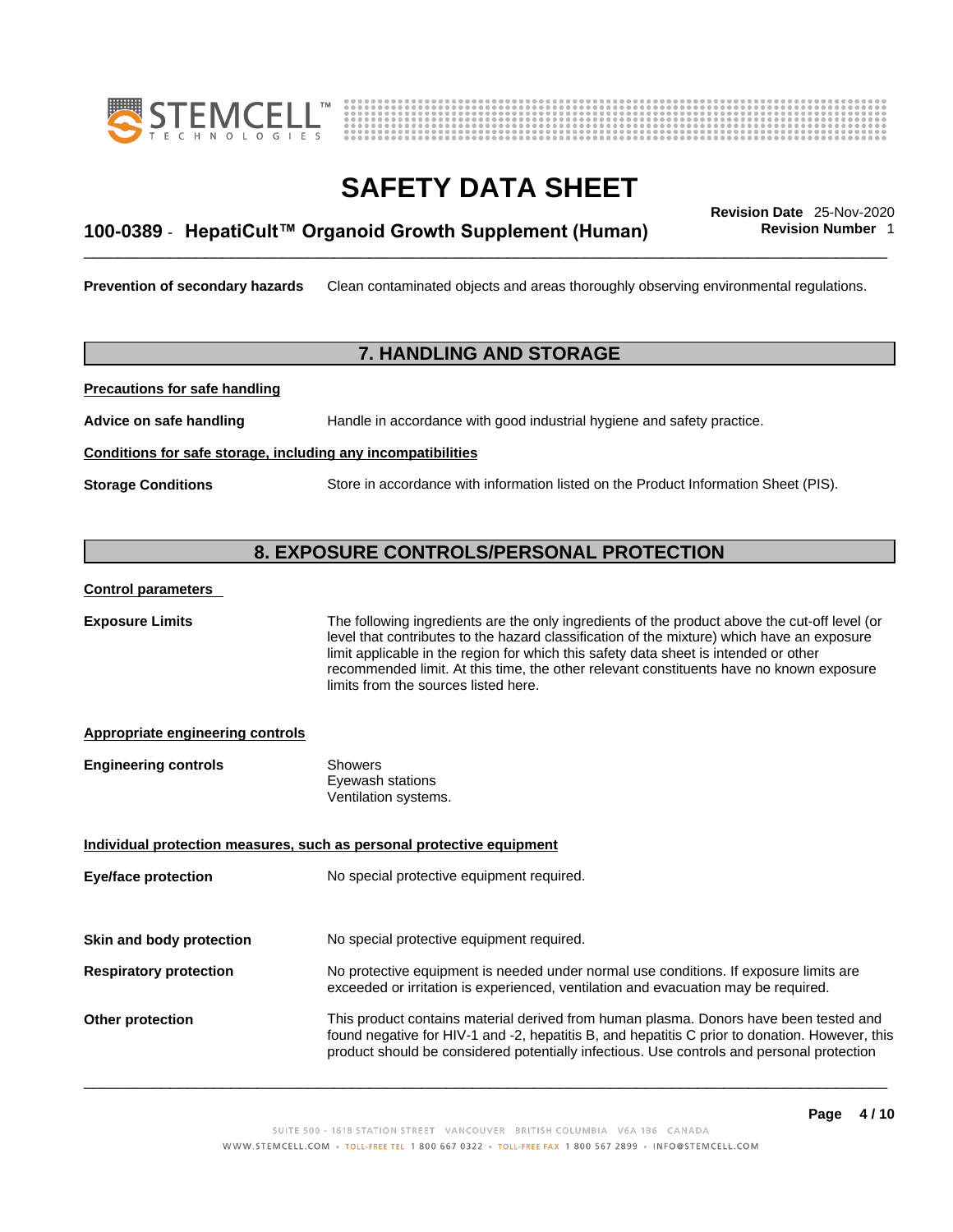



## \_\_\_\_\_\_\_\_\_\_\_\_\_\_\_\_\_\_\_\_\_\_\_\_\_\_\_\_\_\_\_\_\_\_\_\_\_\_\_\_\_\_\_\_\_\_\_\_\_\_\_\_\_\_\_\_\_\_\_\_\_\_\_\_\_\_\_\_\_\_\_\_\_\_\_\_\_\_\_\_\_\_\_\_\_\_\_\_\_\_\_\_\_ **Revision Date** 25-Nov-2020 **100-0389** - **HepatiCult™ Organoid Growth Supplement (Human) Revision Number** 1

appropriate for biohazardous infectious materials, as described in: Canadian Biosafety Standards and Guidelines (CBSG), Second Edition.

**General hygiene considerations** Handle in accordance with good industrial hygiene and safety practice.

#### **9. PHYSICAL AND CHEMICAL PROPERTIES**

#### **Information on basic physical and chemical properties**

**Physical state** Liquid **Appearance** Clear<br> **Color** No int **Color Color Color Color Color Color Color Color Color Color No** information available **Odor threshold** No information available

**Explosive properties** No information available **Oxidizing properties** No information available **Property Constants Exercise Secure 2 and Method Remarks • Method hH**<br> **Remarks** • **Method Remarks** • **Method None known pH**<br>
No data available Mome known<br>
No data available None known<br>
None known **Melting point / freezing point** No data available<br>**Boiling point / boiling range** No data available **Boiling point / boiling range No data available None Known None known Flash point**<br> **Flash point**<br> **Evaporation rate No data available** Mone known<br>
None known **Evaporation rate Cone Cone Access 10 and None Cone Access 10 and The Cone Cone Cone known<br>
<b>Flammability (solid. gas)** No data available **None Known Flammability (solid, gas)** No data available None known<br> **Flammability Limit in Air** None Known **Flammability Limit in Air Upper flammability limit:** No data available **Lower flammability limit: Vapor pressure No data available None known Vapor density No data available None known Relative density No data available Medicing the None known Water solubility <br>
<b>Water solubility n** other **solvents** No data available **None known**<br>
None known **Solubility in other solvents** No data available **None known**<br> **Partition coefficient** No data available None known **Partition coefficient**<br> **Autoignition temperature**<br>
No data available None Known None known **Autoignition temperature No data available None known**<br> **Decomposition temperature** No data available **None known Decomposition temperature** No data available None known **Kinematic viscosity No data available None known**<br> **None known**<br>
No data available **None known**<br>
None known **Dynamic viscosity** 

**Other Information** 

**No information available** 

**Softening point** No information available **Molecular weight** No information available **Molecular formula** No information available **VOC Content (%)** No information available **Liquid Density** No information available **Bulk density No information available** 

None known

#### **10. STABILITY AND REACTIVITY**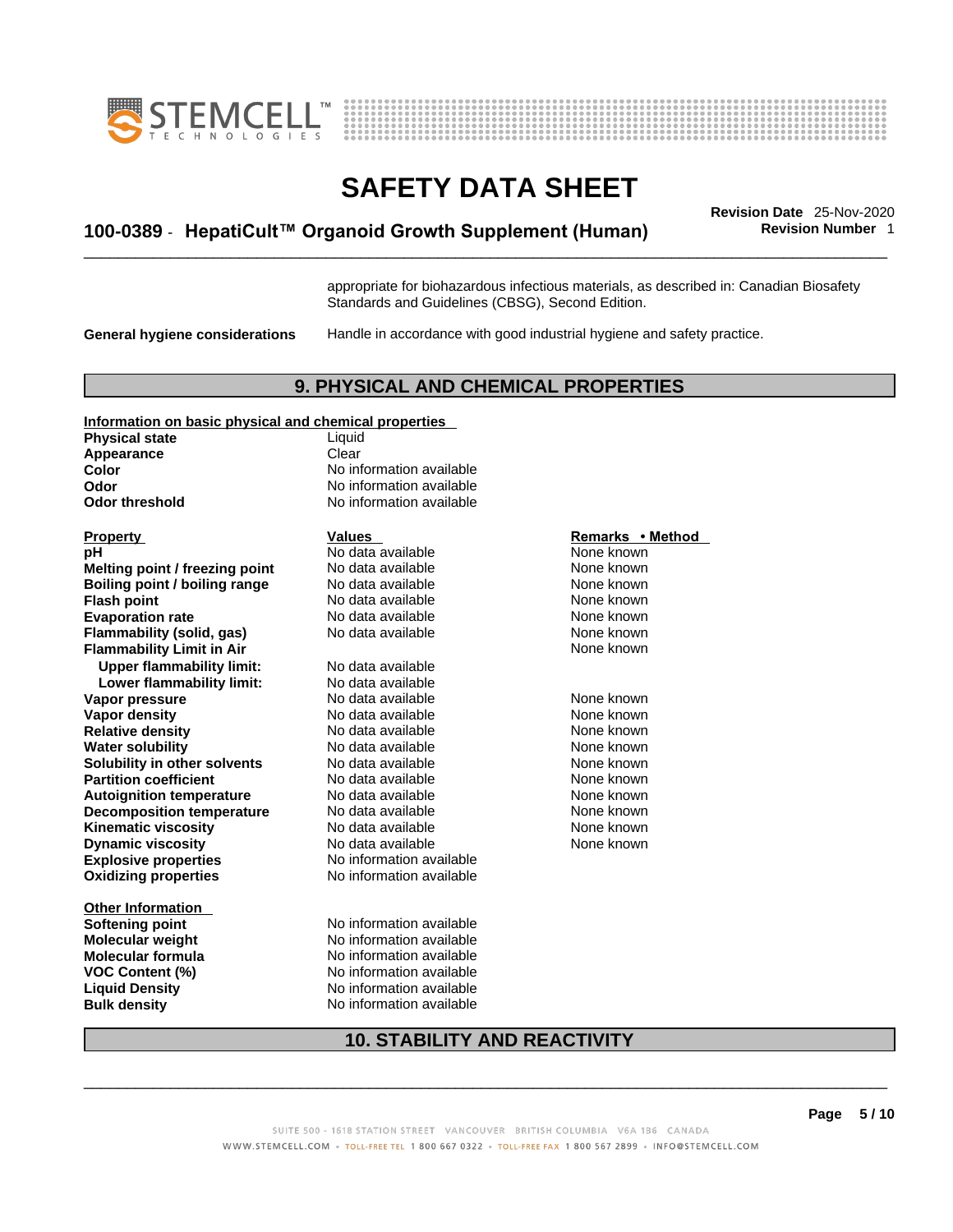



## \_\_\_\_\_\_\_\_\_\_\_\_\_\_\_\_\_\_\_\_\_\_\_\_\_\_\_\_\_\_\_\_\_\_\_\_\_\_\_\_\_\_\_\_\_\_\_\_\_\_\_\_\_\_\_\_\_\_\_\_\_\_\_\_\_\_\_\_\_\_\_\_\_\_\_\_\_\_\_\_\_\_\_\_\_\_\_\_\_\_\_\_\_ **Revision Date** 25-Nov-2020 **100-0389** - **HepatiCult™ Organoid Growth Supplement (Human) Revision Number** 1

| <b>Reactivity</b>                  | No information available.                 |
|------------------------------------|-------------------------------------------|
| <b>Chemical stability</b>          | Stable under normal conditions.           |
| Possibility of hazardous reactions | None under normal processing.             |
| <b>Conditions to avoid</b>         | None known based on information supplied. |
| Incompatible materials             | None known based on information supplied. |
|                                    |                                           |

**Hazardous decomposition products** None known based on information supplied.

### **11. TOXICOLOGICAL INFORMATION**

#### **Information on likely routes of exposure**

#### **Product Information**

| <b>Inhalation</b>                                                            | Specific test data for the substance or mixture is not available. |  |  |
|------------------------------------------------------------------------------|-------------------------------------------------------------------|--|--|
| Eye contact                                                                  | Specific test data for the substance or mixture is not available. |  |  |
| <b>Skin contact</b>                                                          | Specific test data for the substance or mixture is not available. |  |  |
| Ingestion                                                                    | Specific test data for the substance or mixture is not available. |  |  |
| Symptoms related to the physical, chemical and toxicological characteristics |                                                                   |  |  |

**Symptoms** No information available.

#### **Numerical measures of toxicity**

#### **Acute toxicity**

#### **The following values are calculated based on chapter 3.1 of the GHS document ATEmix (dermal)**78,425.80 mg/kg

#### **Unknown acute toxicity** 0 % of the mixture consists of ingredient(s) of unknown toxicity

0 % of the mixture consists of ingredient(s) of unknown acute oral toxicity

0 % of the mixture consists of ingredient(s) of unknown acute dermal toxicity

0 % of the mixture consists of ingredient(s) of unknown acute inhalation toxicity (gas)

0 % of the mixture consists of ingredient(s) of unknown acute inhalation toxicity (vapor)

0 % of the mixture consists of ingredient(s) of unknown acute inhalation toxicity (dust/mist)

Product Information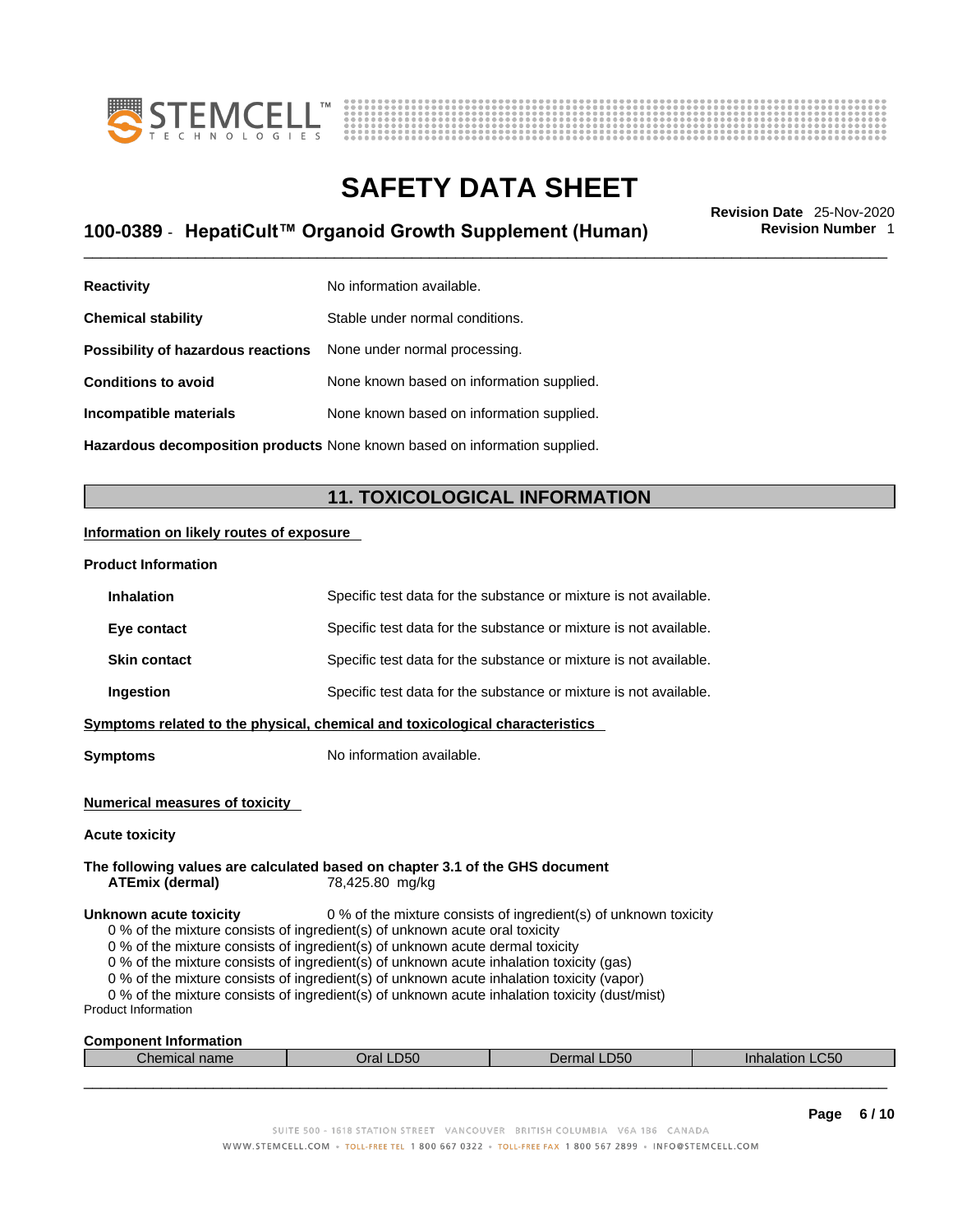



## \_\_\_\_\_\_\_\_\_\_\_\_\_\_\_\_\_\_\_\_\_\_\_\_\_\_\_\_\_\_\_\_\_\_\_\_\_\_\_\_\_\_\_\_\_\_\_\_\_\_\_\_\_\_\_\_\_\_\_\_\_\_\_\_\_\_\_\_\_\_\_\_\_\_\_\_\_\_\_\_\_\_\_\_\_\_\_\_\_\_\_\_\_ **Revision Date** 25-Nov-2020 **100-0389** - **HepatiCult™ Organoid Growth Supplement (Human) Revision Number** 1

| Trade secret                                                                               | $=$ 3500 mg/kg (Rat)       | $>$ 2000 mg/kg (Rabbit) |  |  |  |  |
|--------------------------------------------------------------------------------------------|----------------------------|-------------------------|--|--|--|--|
| Delayed and immediate effects as well as chronic effects from short and long-term exposure |                            |                         |  |  |  |  |
| <b>Skin corrosion/irritation</b>                                                           | No information available.  |                         |  |  |  |  |
| <b>Product Information</b>                                                                 |                            |                         |  |  |  |  |
| Serious eye damage/eye irritation                                                          | No information available.  |                         |  |  |  |  |
| <b>Product Information</b>                                                                 |                            |                         |  |  |  |  |
| Respiratory or skin sensitization                                                          | No information available.  |                         |  |  |  |  |
| <b>Product Information</b>                                                                 |                            |                         |  |  |  |  |
| <b>Germ cell mutagenicity</b>                                                              | No information available.  |                         |  |  |  |  |
| Product Information                                                                        |                            |                         |  |  |  |  |
| Carcinogenicity                                                                            | No information available.  |                         |  |  |  |  |
| <b>Reproductive toxicity</b>                                                               | No information available.  |                         |  |  |  |  |
|                                                                                            | <b>Product Information</b> |                         |  |  |  |  |
| STOT - single exposure                                                                     | No information available.  |                         |  |  |  |  |
|                                                                                            | <b>Product Information</b> |                         |  |  |  |  |
| <b>STOT - repeated exposure</b>                                                            | No information available.  |                         |  |  |  |  |
|                                                                                            | <b>Product Information</b> |                         |  |  |  |  |
| <b>Aspiration hazard</b>                                                                   | No information available.  |                         |  |  |  |  |

### **12. ECOLOGICAL INFORMATION**

**Ecotoxicity** 

| <b>Product Information</b>                                   |                           |                       |                |                       |
|--------------------------------------------------------------|---------------------------|-----------------------|----------------|-----------------------|
| Chemical name                                                | Algae/aquatic plants      | Fish                  | Toxicity to    | Crustacea             |
|                                                              |                           |                       | microorganisms |                       |
| Trade secret                                                 |                           | LC50: >1000mg/L (96h, | -              | EC50: >1000mg/L (24h, |
|                                                              |                           | Poecilia reticulata)  |                | Daphnia magna)        |
| Persistence and degradability                                | No information available. |                       |                |                       |
| There is no data for this product.<br><b>Bioaccumulation</b> |                           |                       |                |                       |
|                                                              |                           |                       |                |                       |
| No information available.<br>Other adverse effects           |                           |                       |                |                       |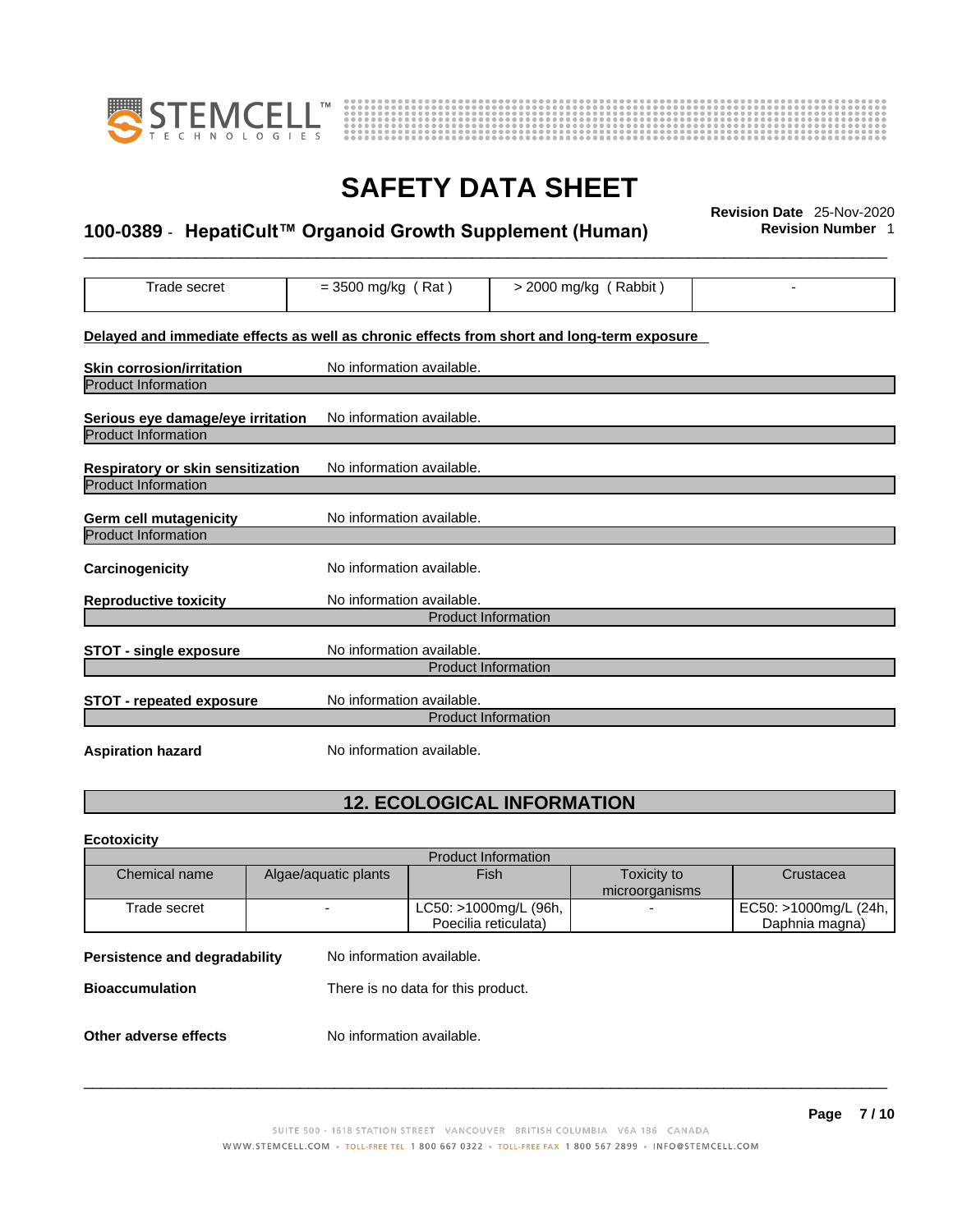



## \_\_\_\_\_\_\_\_\_\_\_\_\_\_\_\_\_\_\_\_\_\_\_\_\_\_\_\_\_\_\_\_\_\_\_\_\_\_\_\_\_\_\_\_\_\_\_\_\_\_\_\_\_\_\_\_\_\_\_\_\_\_\_\_\_\_\_\_\_\_\_\_\_\_\_\_\_\_\_\_\_\_\_\_\_\_\_\_\_\_\_\_\_ **Revision Date** 25-Nov-2020 **100-0389** - **HepatiCult™ Organoid Growth Supplement (Human) Revision Number** 1

### **13. DISPOSAL CONSIDERATIONS**

#### **Waste treatment methods**

**Waste from residues/unused products**  Dispose of in accordance with local regulations. Dispose of waste in accordance with environmental legislation. **Contaminated packaging** Do not reuse empty containers.

### **14. TRANSPORT INFORMATION**

| DOT         | Not regulated |
|-------------|---------------|
| <b>TDG</b>  | Not regulated |
| <b>MEX</b>  | Not regulated |
| ICAO (air)  | Not regulated |
| <b>IATA</b> | Not regulated |
| <b>IMDG</b> | Not regulated |
| <b>RID</b>  | Not regulated |
| <b>ADR</b>  | Not regulated |
| <b>ADN</b>  | Not regulated |

### **15. REGULATORY INFORMATION**

| <b>International Inventories</b> |                 |  |
|----------------------------------|-----------------|--|
| <b>TSCA</b>                      | Does not comply |  |
| <b>DSL/NDSL</b>                  | Does not comply |  |
| <b>EINECS/ELINCS</b>             | Does not comply |  |
| <b>ENCS</b>                      | Does not comply |  |
| <b>IECSC</b>                     | Does not comply |  |
| <b>KECL</b>                      | Does not comply |  |
| <b>PICCS</b>                     | Does not comply |  |
| <b>AICS</b>                      | Does not comply |  |
|                                  |                 |  |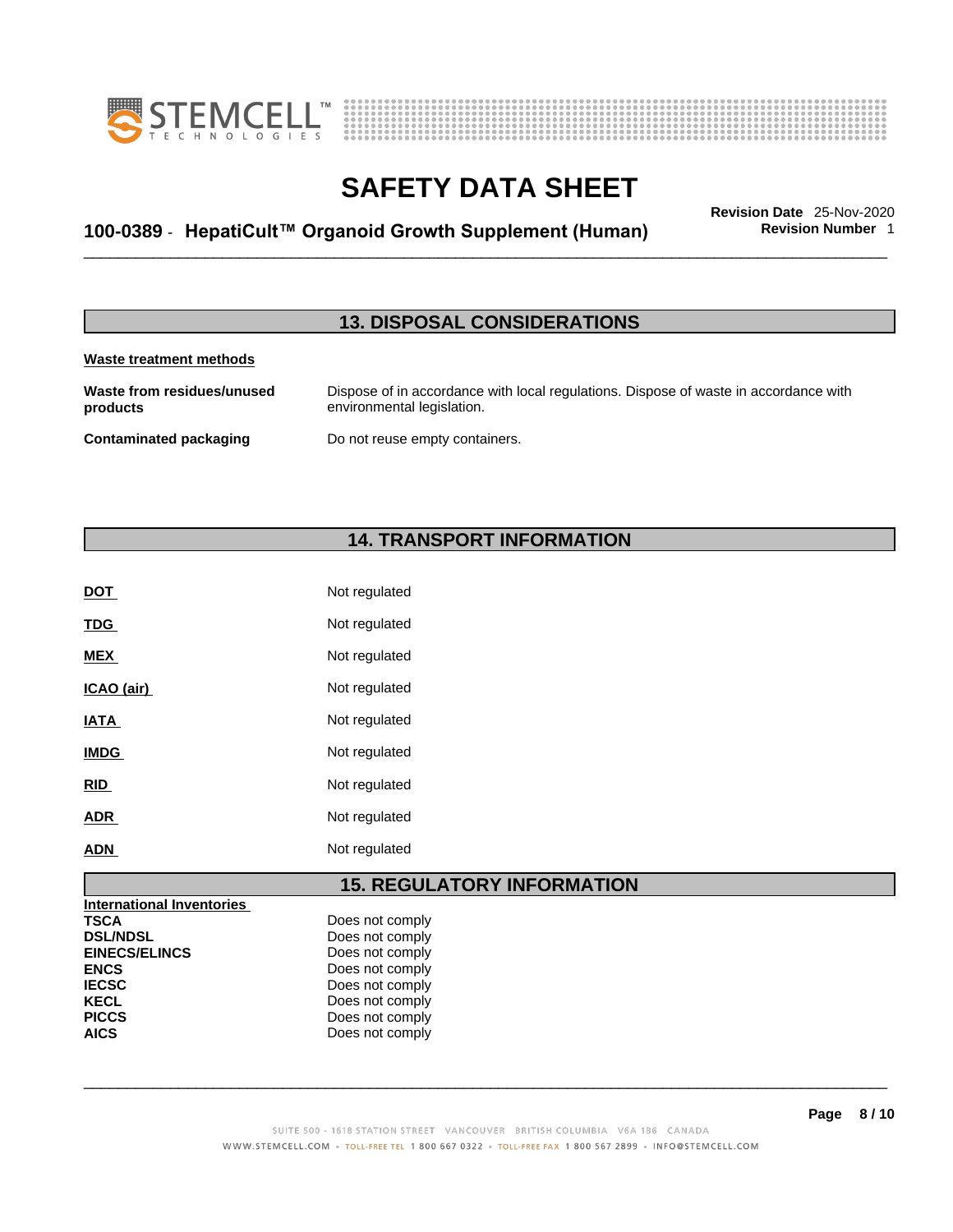



## \_\_\_\_\_\_\_\_\_\_\_\_\_\_\_\_\_\_\_\_\_\_\_\_\_\_\_\_\_\_\_\_\_\_\_\_\_\_\_\_\_\_\_\_\_\_\_\_\_\_\_\_\_\_\_\_\_\_\_\_\_\_\_\_\_\_\_\_\_\_\_\_\_\_\_\_\_\_\_\_\_\_\_\_\_\_\_\_\_\_\_\_\_ **Revision Date** 25-Nov-2020 **100-0389** - **HepatiCult™ Organoid Growth Supplement (Human) Revision Number** 1

 **Legend:** 

 **TSCA** - United States Toxic Substances Control Act Section 8(b) Inventory

 **DSL/NDSL** - Canadian Domestic Substances List/Non-Domestic Substances List

 **EINECS/ELINCS** - European Inventory of Existing Chemical Substances/European List of Notified Chemical Substances

 **ENCS** - Japan Existing and New Chemical Substances

 **IECSC** - China Inventory of Existing Chemical Substances

- **KECL**  Korean Existing and Evaluated Chemical Substances
- **PICCS**  Philippines Inventory of Chemicals and Chemical Substances

 **AICS** - Australian Inventory of Chemical Substances

#### **US Federal Regulations**

#### **SARA 313**

Section 313 of Title III of the Superfund Amendments and Reauthorization Act of 1986 (SARA). This product does not contain any chemicals which are subject to the reporting requirements of the Act and Title 40 of the Code of Federal Regulations, Part 372.

#### **SARA 311/312 Hazard Categories**

| Acute health hazard               | Nο |  |
|-----------------------------------|----|--|
| <b>Chronic Health Hazard</b>      | N٥ |  |
| Fire hazard                       | N٥ |  |
| Sudden release of pressure hazard | N٥ |  |
| <b>Reactive Hazard</b>            | N٥ |  |

#### **CWA (Clean WaterAct)**

This product does not contain any substances regulated as pollutants pursuant to the Clean Water Act (40 CFR 122.21 and 40 CFR 122.42).

#### **CERCLA**

This material, as supplied, does not contain any substances regulated as hazardous substances under the Comprehensive Environmental Response Compensation and Liability Act (CERCLA) (40 CFR 302) or the Superfund Amendments and Reauthorization Act (SARA) (40 CFR 355). There may be specific reporting requirements at the local, regional, or state level pertaining to releases of this material.

#### **US State Regulations**

#### **California Proposition 65**

This product contains the following Proposition 65 chemicals.

| Chemical name  | California Proposition 65 |  |
|----------------|---------------------------|--|
| Trade secret - | Carcinogen                |  |
|                | Developmental             |  |
| Trade secret - | Carcinogen                |  |

#### **U.S. State Right-to-Know Regulations**